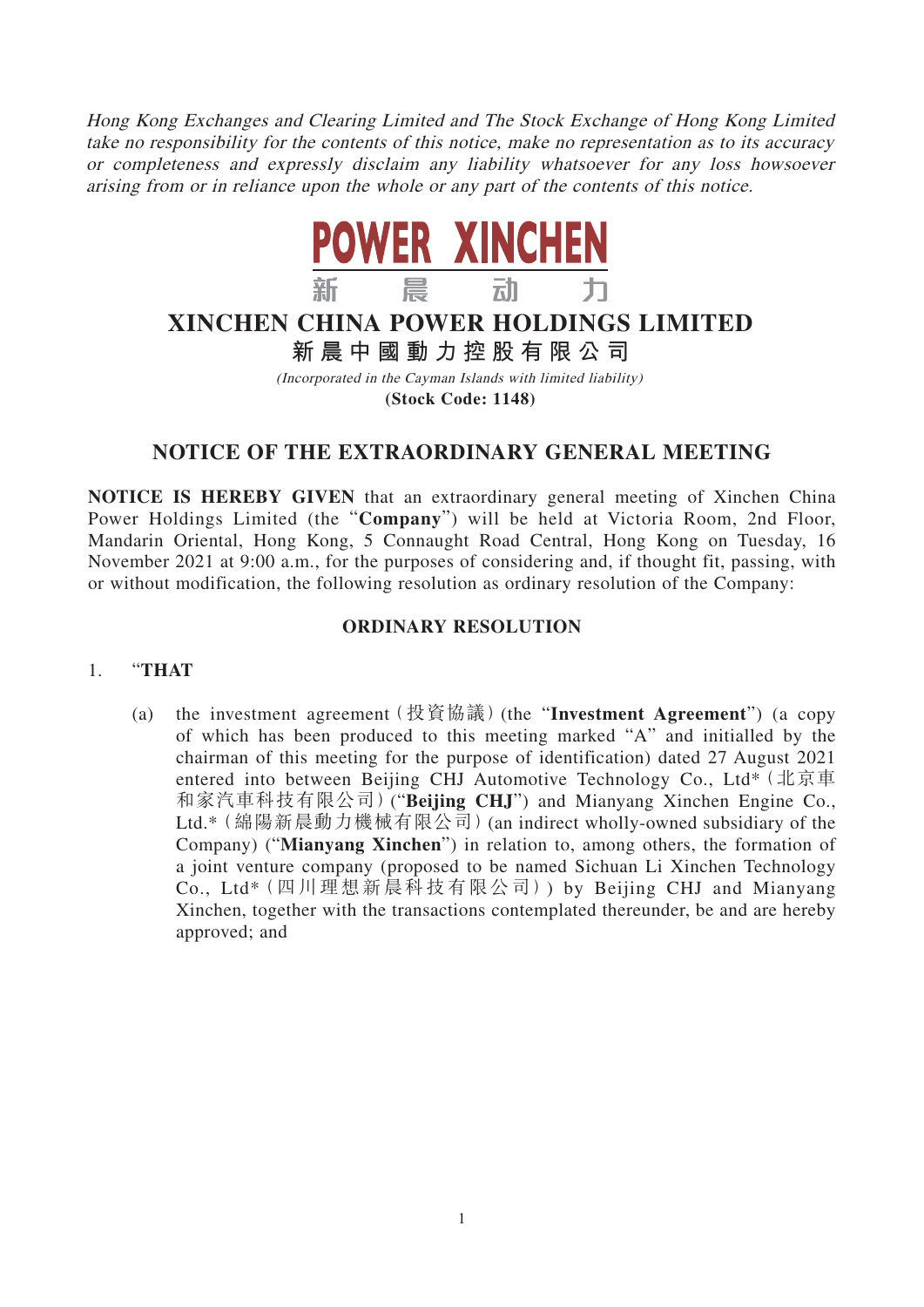(b) any director of the Company (a "**Director**") be and is hereby authorized, for and on behalf of the Company, to do all such things and exercise all powers which he/she considers necessary or desirable or expedient in connection with the Investment Agreement or otherwise in connection with the implementation of the transactions contemplated thereunder, including without limitation the execution, amendment, supplement, delivery, waiver, submission and implementation of the Investment Agreement and any further documents or agreements, and any Director and the company secretary of the Company or two Directors be authorized to affix the common seal of the Company (if required) on any document or deed as they consider appropriate."

> By order of the board of directors **Xinchen China Power Holdings Limited Ngai Ka Yan** Company Secretary

Hong Kong, 28 October 2021

Registered Office: Windward 3 Regatta Office Park PO Box 1350 Grand Cayman KY1-1108 Cayman Islands

Head office and principal place of business: Suites 1602-05 Chater House 8 Connaught Road Central Hong Kong

\* for identification purposes only

Notes:

- 1. A shareholder entitled to attend and vote at the above meeting may appoint one or more than one proxies to attend and to vote on a poll in his stead. On a poll, votes may be given either personally (or in the case of a shareholder being a corporation, by its duly authorised representative) or by proxy. A proxy need not be a shareholder of the Company.
- 2. Where there are joint registered holders of any share, any one of such persons may vote at the meeting, either personally or by proxy, in respect of such share as if he were solely entitled thereto; but if more than one of such joint holders are present at the meeting personally or by proxy, that one of the said persons so present whose name stands first on the register of members of the Company in respect of such shares shall alone be entitled to vote in respect thereof.
- 3. In order to be valid, the form of proxy duly completed and signed in accordance with the instructions printed thereon together with the power of attorney or other authority, if any, under which it is signed or a notarially certified copy thereof must be delivered to the office of the Company's branch registrar and transfer office in Hong Kong, Computershare Hong Kong Investor Services Limited, at 17M Floor, Hopewell Centre, 183 Queen's Road East, Wanchai, Hong Kong not less than 48 hours before the time appointed for holding the meeting or any adjournment thereof.